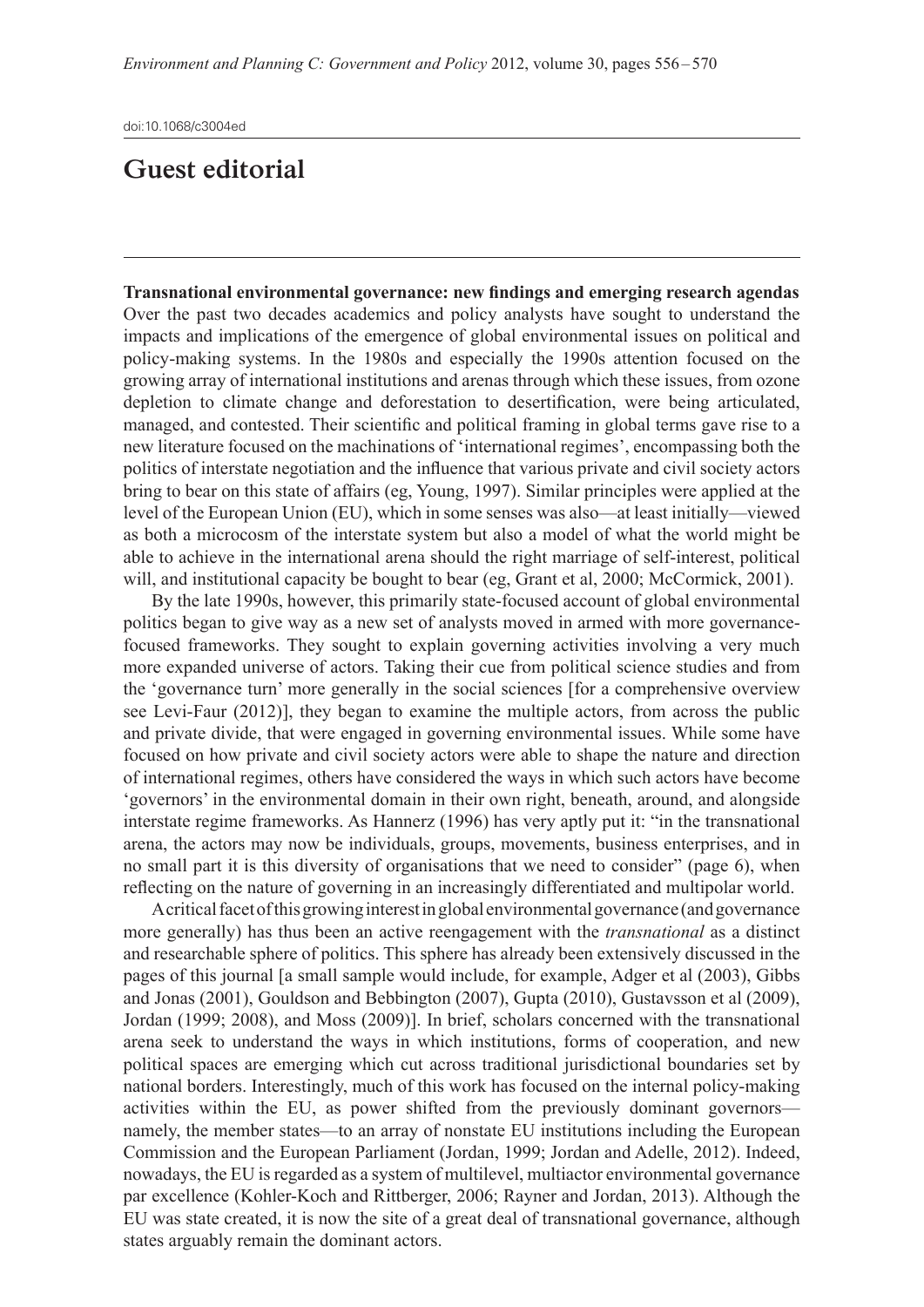Guest editorial 557

This theme issue provides an opportunity to reflect upon the state of this debate both within and, more importantly, outside of the EU, examine the empirical evidence concerning the significance of transnational environmental governance, assess its implications for our understanding of global environmental politics and governance more generally, as well as debate emerging agendas in this vibrant and exciting area of multidisciplinary research. In this introductory editorial we show that the reopening of the boundaries of the state, which has accompanied the growing engagement with concepts and analyses of governance, has led to an examination of the ways in which environmental governance is being conducted through transboundary networks, coalitions, and actors. Drawing on early debates within the field concerning the nature and role of transnational relations (Keohane and Nye, 1972), transnational scientific (or epistemic) communities, advocacy coalitions, and lobby groups have, over the past two decades, come to be recognised as critical in shaping the positions of nation-states and the development of international agreements in the environmental domain (Betsill and Corell, 2008; Falkner, 2003; Hoffmann, 2011; Keck and Sikkink, 1998; Levy and Newell, 2005; Newell, 2000). If transnational networks were previously thought to be central in influencing global environmental politics, the papers assembled in this theme issue demonstrate the myriad ways in which these private actors, together with public actors, are involved in the process of directly governing environmental affairs (see also Andonova et al, 2009; Bulkeley and Newell, 2010; Cashore et al, 2004; Jagers and Stripple, 2003; Pattberg and Stripple, 2008).

Again, the EU constituted an early and important site for work on transnational environmental governance. Analysts examined how, for example, institutions such as the European Commission and even the European Court of Justice have become more and more heavily involved in governing transnationally (Jordan and Adelle, 2012). It emerged that they do so directly via the EU's formal involvement in international trade and environmental regimes, but also indirectly via the EU's bilateral trading and nontrading relationships with the rest of the world (Delreux, 2012; Vogler and Bretherton, 2005). Alongside such studies of the roles of international institutions, of particular importance have been analyses of the emergence of so-called 'private regimes' (Pattberg, 2007; Visseren-Hamakers and Glasbergen, 2007), such as those connected to the development of standards and certification of forestry and fishery practices, and public–private partnerships, also sometimes referred to as 'global policy networks' or 'type-II' partnerships (Glasbergen et al, 2007). However, as recent efforts at providing typologies of this phenomenon attest (Andonova et al, 2009; Bäckstrand, 2008; Cashore et al, 2004; Hoffmann, 2011; Pattberg, 2007), the variety and multiplicity of transnational environmental governance goes beyond these two types and can be difficult to capture in terms of the authority and agency of particular actors. For example, why, how, and with what implications do state and nonstate actors participate in different forms of transnational governance? To what extent does 'governing' of this type take place in the transnational domain, and how might we begin to evaluate its impacts and effects? Scholars of the EU have already done a great deal of research that addresses some of these issues, but, as the papers in this theme issue explore, there remains a lot more to do not least because the EU is such a sui generis system of transnational governance.

However, despite the renewed interest in transnational environmental politics and governance, to date there has been relatively limited analysis that has bought together insights from across different environmental issue areas to consider the nature and implications of transnational governance for the field of environmental social science as a whole. In this theme issue we seek to contribute to this important task, drawing together papers that focus on the governance of climate change, forestry, water, and transport issues. In doing so our intention is to bring into conversation researchers from different theoretical and disciplinary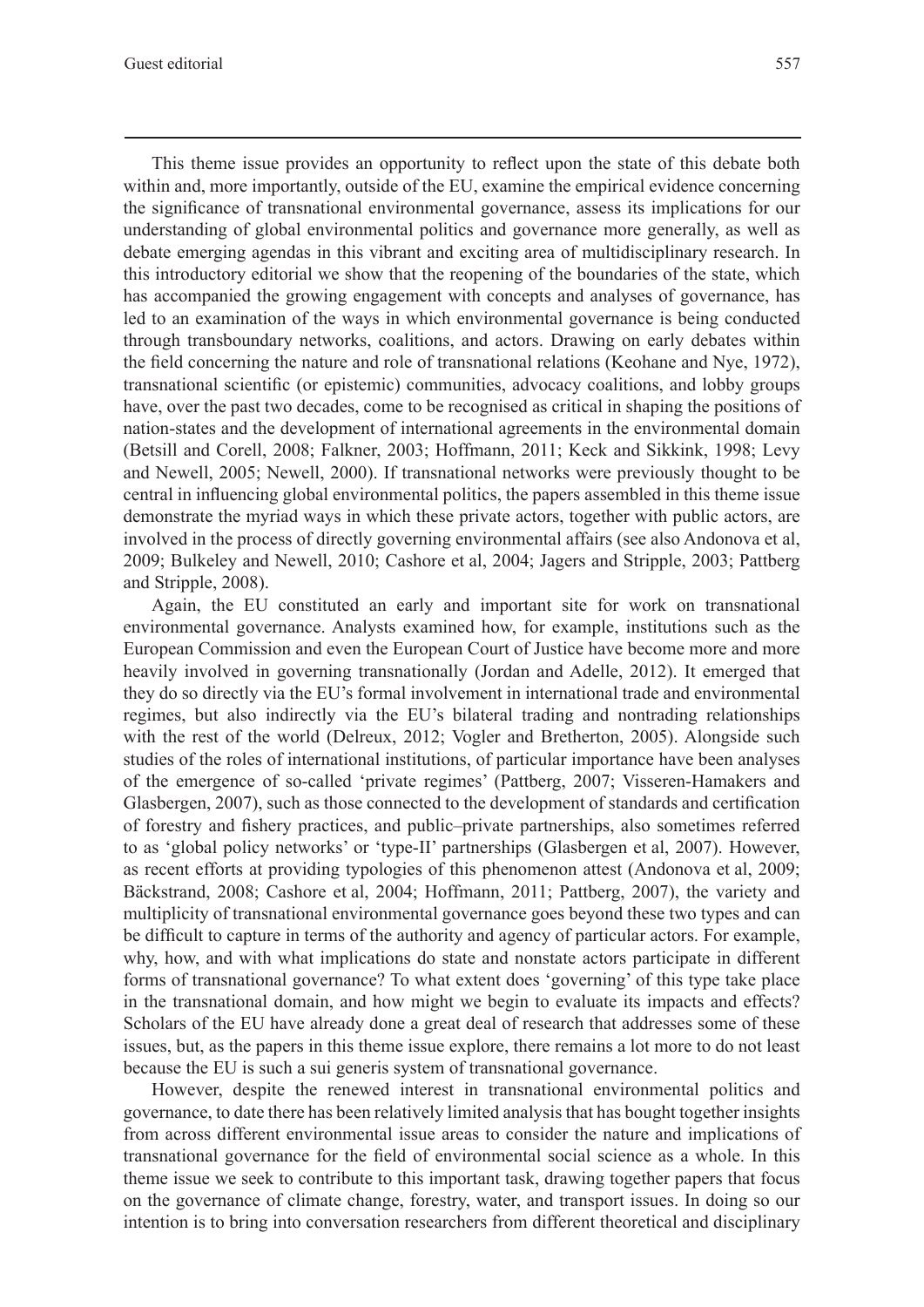traditions, who have a range of empirical foci, to consider what their collective insight can bring to this emerging area of environmental politics and governance.

Before proceeding any further, it is therefore worthwhile to introduce briefly the six papers in this theme issue, all of which were first presented at the Transnational Governance workshop held at Durham University in 2010. The first, by Abbott (2012), seeks to make sense of the increasingly complex, fragmented, and decentralised climate change regime. There have, he claims, been many case-study-type analyses of particular elements of what he terms the transnational regime complex, but precious few attempts to offer a holistic picture. Abbott helpfully audits the diverse array of transnational institutions, standards, financing arrangements, and policy programmes by drawing on regime complex theory and polycentric governance theory, and on that basis examines the scope for finding a balance between more or less hierarchical steering. In the second paper Bulkeley and her coauthors (2012) also seek to adopt a more holistic picture of climate governance by presenting a uniquely comprehensive empirical analysis of sixty transnational governance initiatives. They employ this database to explore a number of important questions to do with who really steers (public or private actors?) when governance becomes more transnational, the functions that individual governors seek to perform, and the various ways in which they seek to ensure their continuing legitimacy.

In the third paper Pattberg (2012) explores how an array of nonstate actors including investors, NGOs, and financial entrepreneurs have sought to develop and employ the governance technique of carbon disclosure to present climate change as a business risk in order to push states and nonstate actors in a more sustainable direction. In the fourth paper Beisheim and Campe (2012) develop these themes in a slightly different context: water governance. Drawing on regime theory, they analyse three transnational public–private water partnerships: the UN-led Global Water Partnership founded in 1996; the Water and Sanitation for the Urban Poor partnership founded by a UK water company; and the Building Partnerships for Development in Water and Sanitation, which was originally started by the World Bank in 1998. In the following paper Fagan (2012) analyses the EU's role in extending the reach of its 'hard' environmental governance system to systems of more limited and contested statehood—namely, the states of the former Yugoslavia. In doing so he shows how state-led steering through the instrument of regulation (namely, the EU Directive on environmental impact assessment) has combined and conflicted with the use of the financial 'carrot' of funding disbursed by the European Bank for Reconstruction and Development, a 'transition bank' owned by sixty-three states and two intergovernmental bodies—the EU and the European Investment Bank. In the sixth and final paper Lövbrand and Stripple (2012) explore how the relationship between public and private governance is being continually redefined as climate change policy emerges in and around the international climate regime. Drawing on a case study of the social practices around the act of offsetting, they demonstrate that, rather than the state completely retreating from global climate governance, its role is changing from one of hierarchical steering to market-led shaping.

# **Debating transnational environmental governance: four emerging themes**

Having established the growing significance of transnational environmental governance and introduced the papers in this theme issue, in the rest of this editorial we consider some of the critical themes that have yet to be fully explored in the transnational governance literature, drawing on and further exploring the insights offered by the authors of the six papers. We show how the six papers illuminate these themes and, together, help to chart a common agenda in this important and dynamic area of environmental social science research.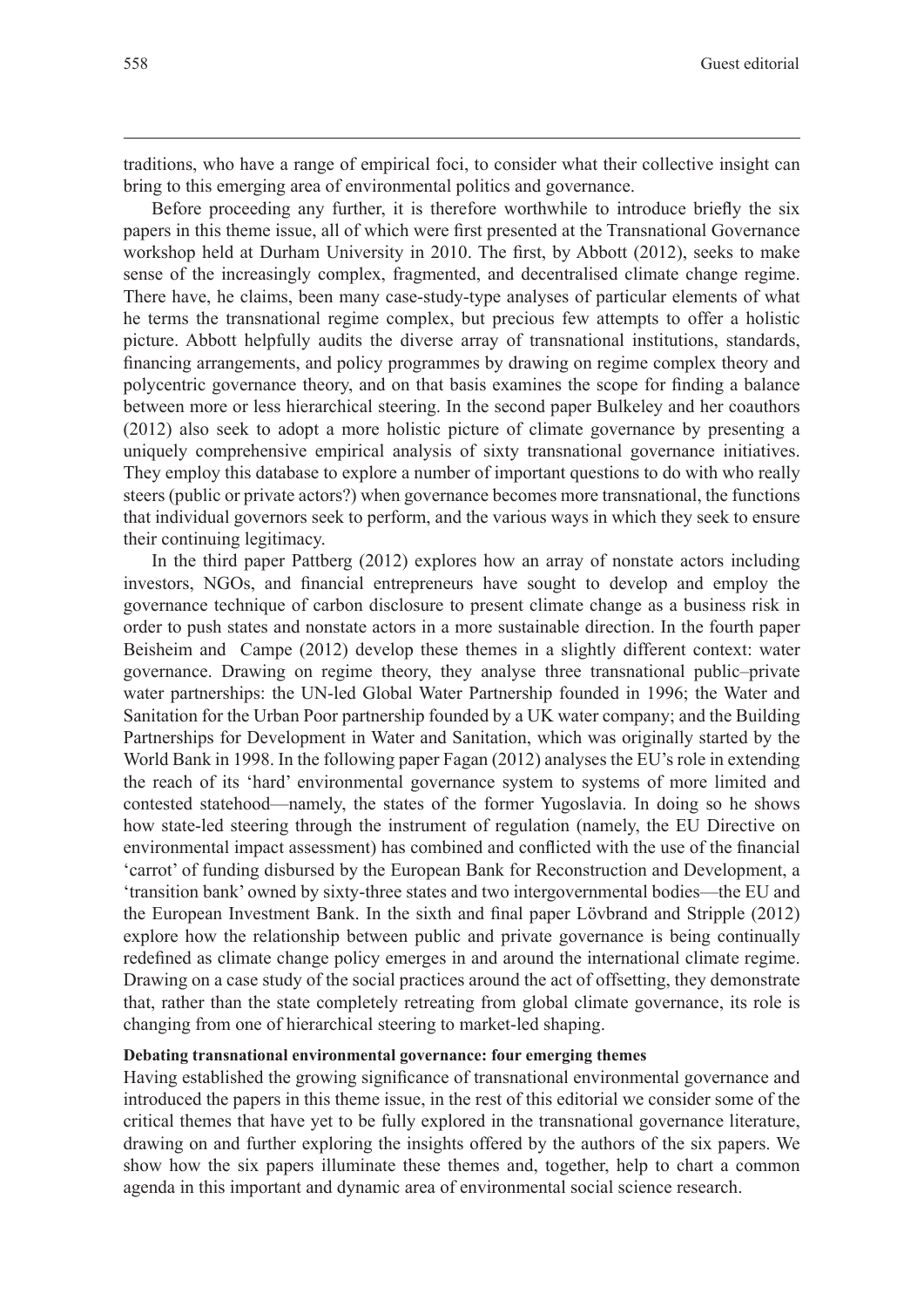## *Transnationalism in general or transnational governance in particular?*

The reengagement of the academic community with the notion of transnational governance occurred during a period in which there were a number of parallel debates taking place about what might broadly be termed 'globalisation'. Interest thus focused on the ways in which economic flows—including trade but also such things as finance, tourism, and knowledge—have become both more rapid and diffuse following the emergence of 'post-Fordist' forms of economic production and the politics of neoliberalism. At the same time other political movements—such as the development and growth of the EU following the end of the Cold War, the rising powers of the newly industrialising countries—have also served to recast the map of international relations, arguably driving new transboundary forms of exchange and alliance. International institutions concerned with trade, finance, and environmental affairs have both proliferated and, some would argue, become more prominent during this period. The EU is arguably both a symptom and a cause of these trends.

Such was the flux apparent by the mid-1990s that several scholars began to focus on the implications of these new forms of boundary crossing for the nation-state. Risse-Kappen (1996), for example, drew on empirical developments in the EU following the passage of the Single European Act to further instantiate earlier points he had made about the changing extent and importance of transnational relations in world politics. Writing in the mid-1990s, Agnew and Corbridge (1995) argued that the previous twenty years had witnessed a profound change in the "ways in which space is produced and used" (page 95) so that

" both territorial states and non-state actors now operate in a world in which state boundaries have become more culturally and economically permeable to decisions and flows emanating from networks of power not captured by singularly territorial representations of space" (page 95).

Taken together, commentators suggested that the effect of these shifts in economy, politics, and the production of space were leading to a 'hollowing out' of the nation-state (Jessop, 1994; MacLeod and Goodwin, 1999; Pierre and Peters, 2000), as its functions were redistributed 'upwards' to international institutions, 'downwards' to regional and local tiers of authority, and 'outwards' to a range of nonstate actors. Indeed, regular interactions across national borders conducted by actors that are *not* acting on behalf of a national government appear to be ubiquitous, not least in the EU.

In this context, defining precisely which forms of transnational relations constitute governance—and whether governing 'transnationally' represents a particular departure from, or is rather the rearticulation of state-dominated governance as usual in relation to, these broader structural changes—is a very moot point (see Lemos and Agrawal, 2006). There are, however, some signs that 'the transnational' is not a uniform or equally distributed condition. Within the global environmental domain with which this theme issue is most centrally concerned it seems as though the development of transnational forms of governance has been clustered in and around particular issues and areas. In part, no doubt, this is a function of the concerns of the research community and the ways in which particular issues have risen to prominence, but it may also suggest some intriguing questions as to when and how transnational forms of governance emerge. Some of the initial cases focused on the private regulation of industries in globally traded products, such as forestry and fishing (Dingwerth, 2008; Pattberg, 2007; Visseren-Hamakers and Glasbergen, 2007). Another has focused on transboundary concerns, where environmental resources or risks are shared across national borders (eg, Cots et al, 2009; Milman and Scott, 2010). A further, more recent cluster of work has focused on the emergence of transnational initiatives in the climate change arena, as evidenced in several of the papers in this theme issue. A key question is whether there is something distinctive about these and other environmental issues that invites and even encourages transnational responses,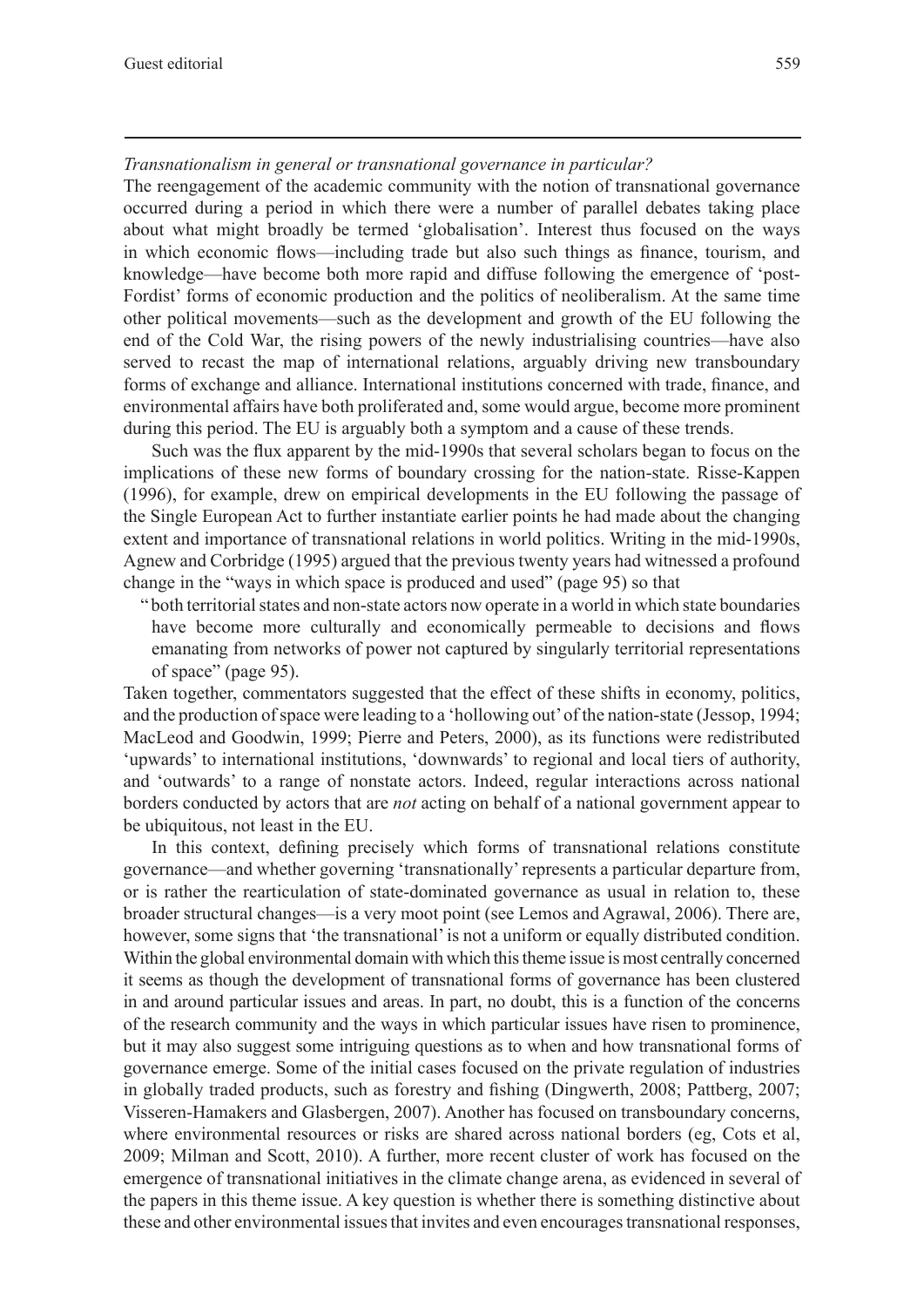or whether the responses adopt the same form as they do in other issues areas. Andonova et al (2009) suggest that the growth of transnational forms of governance in the climate change domain can be readily explained by the uniquely complex and multifaceted nature of the mitigation–adaptation challenge (see also Rayner and Jordan, 2012). On the one hand, their complex nature has continually frustrated interstate agreement. On the other hand, it has provided plenty of scope for multiple forms of intervention, involving dense webs of state and nonstate actors that have become concerned to engage with particular subissues. Think of the opportunities created through the international regime in the form of carbon markets and the clean development mechanism, for example, or the uneven responses across nation-states which have made it possible for some to seek alternative coalitions through which to mobilise particular responses to the issue. For Hoffmann (2011) the emergence of 'climate governance experiments', including but not limited to those that occur in the transnational domain, represents both the growing fragmentation of global authority coupled with the dissatisfaction with the progress of the international regime such that different actors are being motivated by many different things, ranging from deep moral concerns about nonhuman species through to the potential for direct financial rewards. In the case of climate change the presence of some form of market—itself partly stimulated by interstate agreements such as the UN Framework Convention on Climate Change and the Kyoto Protocol—and the ways in which this opens up the constituency of those with an interest in the governing of an environmental issues may be a core factor that is, for example, less prominent in other environmental domains, such as water and transport, where there is less evidence of transnational responses.

Until now, the dominance of single case studies has limited the scope for making broader generalisations in the field of transnational environmental governance research. Here, the papers by Abbott (2012) and by Bulkeley et al (2012) offer some important new insights into the empirical distribution of transnational governance in the climate realm. By looking across climate policy, they begin to offer a greater sense of the whole. Bulkeley et al, for example, show that most of the initiatives are relatively new (ie, after 2005), and that while involving actors in the Global South, they are mostly driven by actors from the North. They tend to be mitigation focused and are mostly concerned with information sharing and capacity building than setting mandatory rules. The need for larger-'*n*' studies of development in and across different issue areas is also noted in the Beisheim and Campe (2012) and Pattberg (2012) papers, but what should such studies focus on? Obviously, one priority is, as noted by Abbott (2012) and Bulkeley et al (2012), to offer a more dynamic perspective on the underlying triggers and drivers of transnational environmental governance. A more diachronic perspective would also help to extend the 'snapshots' offered by Abbott and Bulkeley et al. For example, society-led governance can be a rather perilous affair; many bottom-up initiatives spring up, but not all endure, and many quietly 'sink' through lack of funding (Benson et al, 2013). Bulkeley et al (2012) do note that many of the initiatives in their database lacked formal organisational structures and for others that their very survival is tied to the ongoing survival of the international climate regime.

## *Transnational environmental governance in practice*

A second and related set of debates concern just what it means to govern transnationally. While conventional definitions focus on the combination of particular actors involved, as discussed above, they leave relatively unexplored what 'governing' actually amounts to in practice. To address this challenge, Andonova et al (2009) examine different definitions of governance, arguing that the main approaches regard governing as concerned with 'public' affairs, as involving some form of direction or intention (often referred to as steering), and is recognised as authoritative. Working from these principles, they suggest that in essence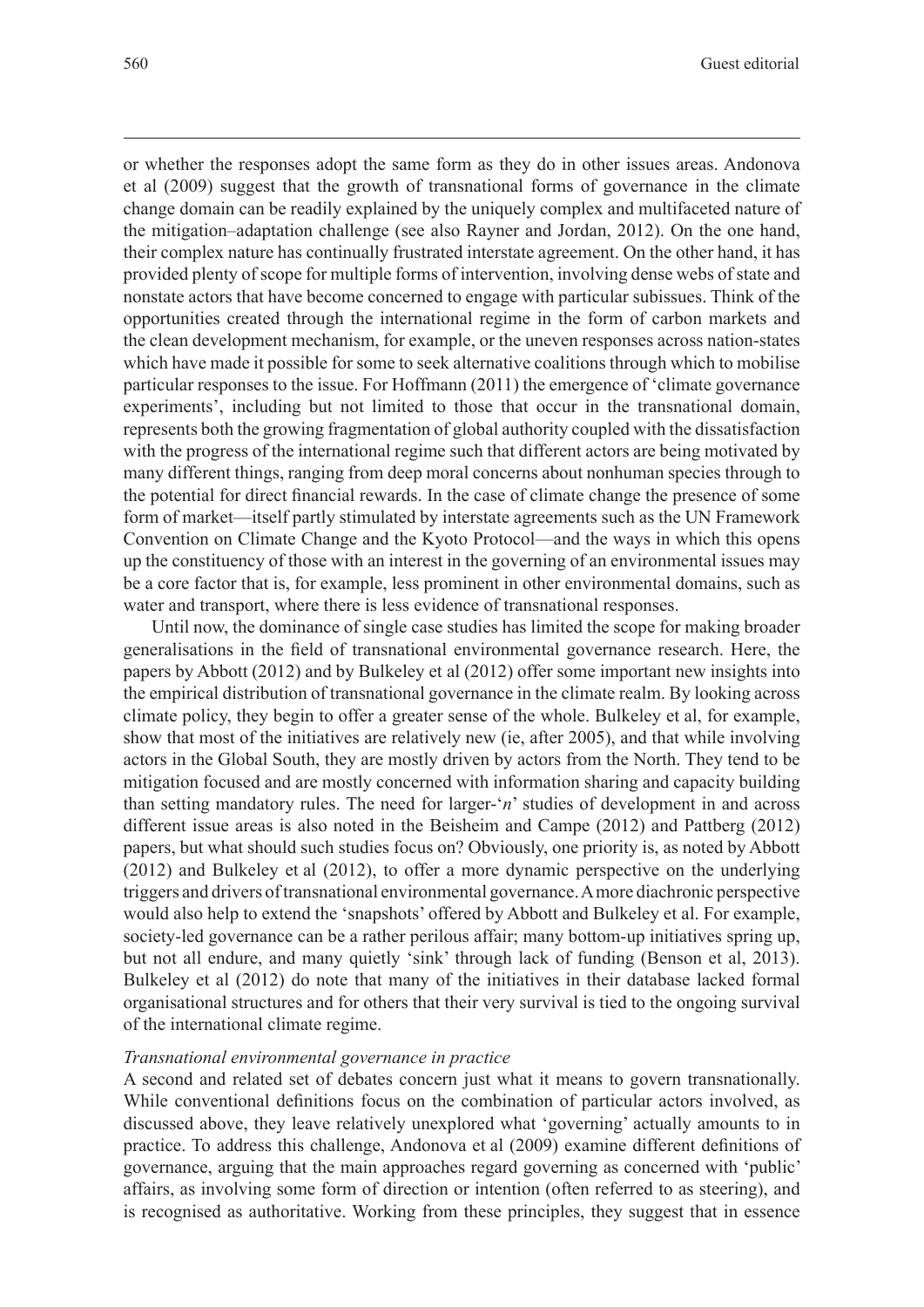transnational governance "occurs when networks operating in the transnational sphere authoritatively steer constituents towards public goals" (page 56).

As noted above, much of the governance literature has ploughed this furrow in seeking to understand how different actors, and especially states, employ the main modes of governance (namely, markets, networks, and hierarchies) to 'steer' constituents. Through an analysis of the series of cases of transnational governance, Andonova et al identify

" three functional categories … [through] which networks steer members towards particular public purposes: information-sharing; capacity-building and implementation; and rulesetting" (page 63).

While there is relatively wide agreement that these are likely to be the main means through which transnational environmental governance is pursued, there is considerable debate as to the precise extent to which such knowledge about these functions can be 'carried over' from what is known about governing in nation-states or federal-state-like entities such as the EU. Our point is here is that these issues are often elided and that drawing them apart will, we believe, reveal some new and important lines of inquiry.

Turning first of all to the modes or instruments of steering, it is the absence of 'hard' regulation within the transnational domain that is seen to produce a 'weak' form of environmental governance and as such does not merit "serious theoretical consideration" (Ruggie, 2004, page 500). Such an interpretation—with its focus on formal rules and institutions—misses much of what passes for environmental governance, including the establishment of norms, codes, and rules, and the ways in which, as discussed above, these are achieved through extended and dispersed forms of the state. In this sense, what is a more acute challenge is to consider the ways in which the forms of transnational governance that are emerging in the environmental domain, and the specifi c functions which they undertake, are regarded as *authoritative*. Steering is not a sufficient condition for governance in the absence of authority, for governing involves "bringing together a marriage of power and legitimacy to establish, operationalize, apply, enforce, interpret, or vitiate the [network's] behavioral rules" (Conca, 2005, page 190; see also Andonova et al, 2009).

While authority to govern is usually equated with the forms of legitimate (democratic) rule associated with the nation-state, this is not an exclusive relation (Bulkeley, 2012; Jagers and Stripple, 2003; Rosenau, 2002). Indeed, for some it is precisely this recognition that "political authority is not necessarily predicated on and defined by strict and fixed territorial boundaries" (Agnew, 2005, page 441) that has led to the renewed engagement with the transnational as a sphere of political authority. For example, Pattberg (2005) describes "novel governance arrangements" transcending "state-centred, territorial-based forms of politics, thereby establishing new spaces of transnational organisation" (page 1). Similarly, the 'new global public domain' is defined by Ruggie (2004) as "an increasingly institutionalised transnational arena of discourse, contestation, and action concerning the production of global public goods, involving private as well as public actors" (page 504). This domain " 'exists' in transnational non-territorial spatial formations and is anchored in norms and expectations as well as institutional networks and circuits within, across and beyond states" (page 519). In both cases the authors focus on the ways and means through which "socially constructed practices of political authority … may be exercised nonterritorially or in scattered pockets connected by flows across space-spanning networks" (Agnew, 2005, page 441). However, and despite this concerted focus on 'authority' beyond the state, there have been few attempts to examine what being authoritative means in a transnational sense (Bulkeley, 2012). The Abbott (2012) and Bulkeley et al (2012) papers strongly suggest that the authority of transnational environmental governance has many sources, very few of them hierarchical.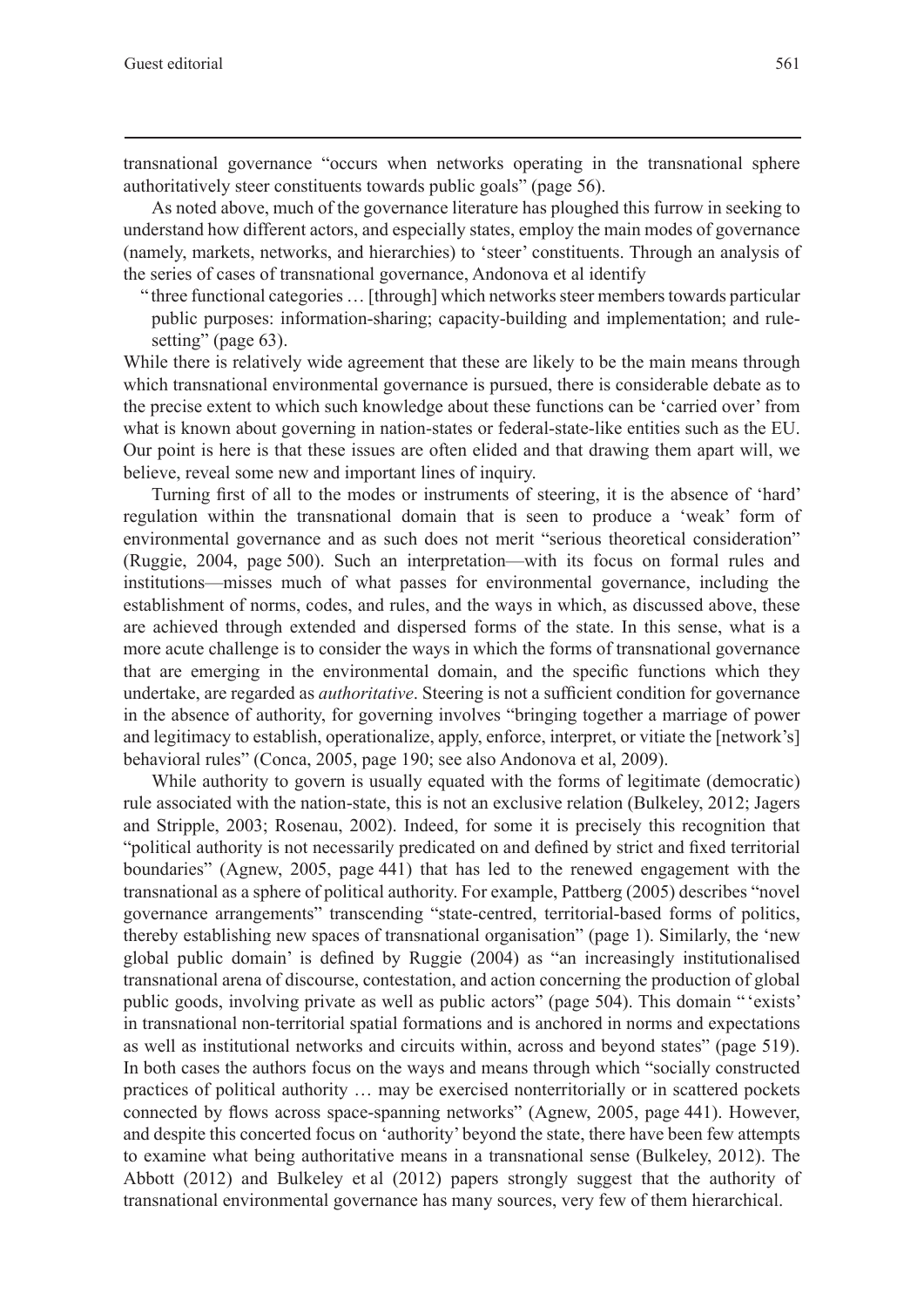Future research in this arena will need not only to examine how and why transnational actions become regarded as authoritative, and the concomitant politics of legitimacy that accompany this, but also to consider what such a phenomenon means for our conceptualisation of the building blocks of political science. Here, we suggest, it might be necessary to revisit just what constitutes the public and the private, state and nonstate, and authority and legitimacy, when the territorial moorings to which so many of these concepts are attached are reconfigured. Pattberg (2012) claims that the legitimacy of nonstate actors is "questionable", and flags it as an issue deserving further research in the transnational domain. Bulkeley et al (2012) have the most to say about legitimacy. They explore the grounds upon which the sixty transnational governance initiatives in their database claimed legitimacy. Not surprisingly, most of these were epistemic in nature, rather than democratic.

Another way in which actors claim legitimacy is by showing that they produce effects that are important for society (so-called 'output legitimacy') (Scharpf, 1999). Here, we move to the vexed question of effectiveness. In the international regime literature the debate on effectiveness has run and run since the late 1980s and shows no sign of ending any time soon [for a review see Young (2011)]. Yet while it is important that a lack of evidence of the *impact*  of transnational governance is not mistaken for its *absence*—for transnational governance can experience the same kinds of 'governance failure' that have been encountered in these and other spheres of governance activity—the thorny issue of precisely *how* to account for its effects remains. Most often, debates on the effectiveness of transnational environmental governance have focused on concrete measures of success, such as reductions in greenhouse gas emissions, the conservation of species, or a growing share of the market for fair-trade products.

At least some transnational initiatives have sought to provide some forms of selfassessment. The Cities for Climate Protection programme, for example, has sought to establish a standard greenhouse gas emissions protocol in order to collect data across different urban contexts of the reductions that have been achieved through its programmes. While such forms of self-monitoring and self-verification remain problematic—in terms of baselines, data availability, reporting, and so on—they already, as Bulkeley et al (2012) point out, form a part of the assessment of transnational initiatives. The question of how their effectiveness might be better assessed remains, however. Both Abbott (2012) and Bulkeley et al concede that effectiveness will be difficult to measure, but some of the other papers indicate the kinds of questions that research now needs to engage with. First of all, in what dimensions can effectiveness be measured? Beisheim and Campe (2012) suggest that we can think in terms of output, outcome, and impact, with the difficulty of measurement increasing as analysts move from the first of these to the last. Pattberg (2012) builds on this three-fold distinction by implying that 'governance by disclosure' initiatives have changed business perceptions (ie, outcomes—manufacturing climate change into a business risk) but, much like state-led regulation and policy, have been relatively ineffective at reducing emissions (ie, impacts).

Second, it is important to be clear about what the effectiveness of transnational governance is to be judged against (ie, effective compared with what?). As noted above, the debate about the effectiveness of international regimes is far from closed. Yet, surprisingly little is also known about the performance of the other obvious referent—national policy and governance arrangements (Hilden, 2011; Huitema et al, 2011; Mickwitz, 2012). Third, analysts should perhaps also consider the underlying purpose for doing effectiveness assessments. Is it to engage in rational policy design (ie, find the interventions that generate the greatest emissions reduction), or is it to secure other things such as legitimacy? Bulkeley et al (2012) reveal that increasing levels of membership has been an important means through which transnational governance arrangements have sought to overcome their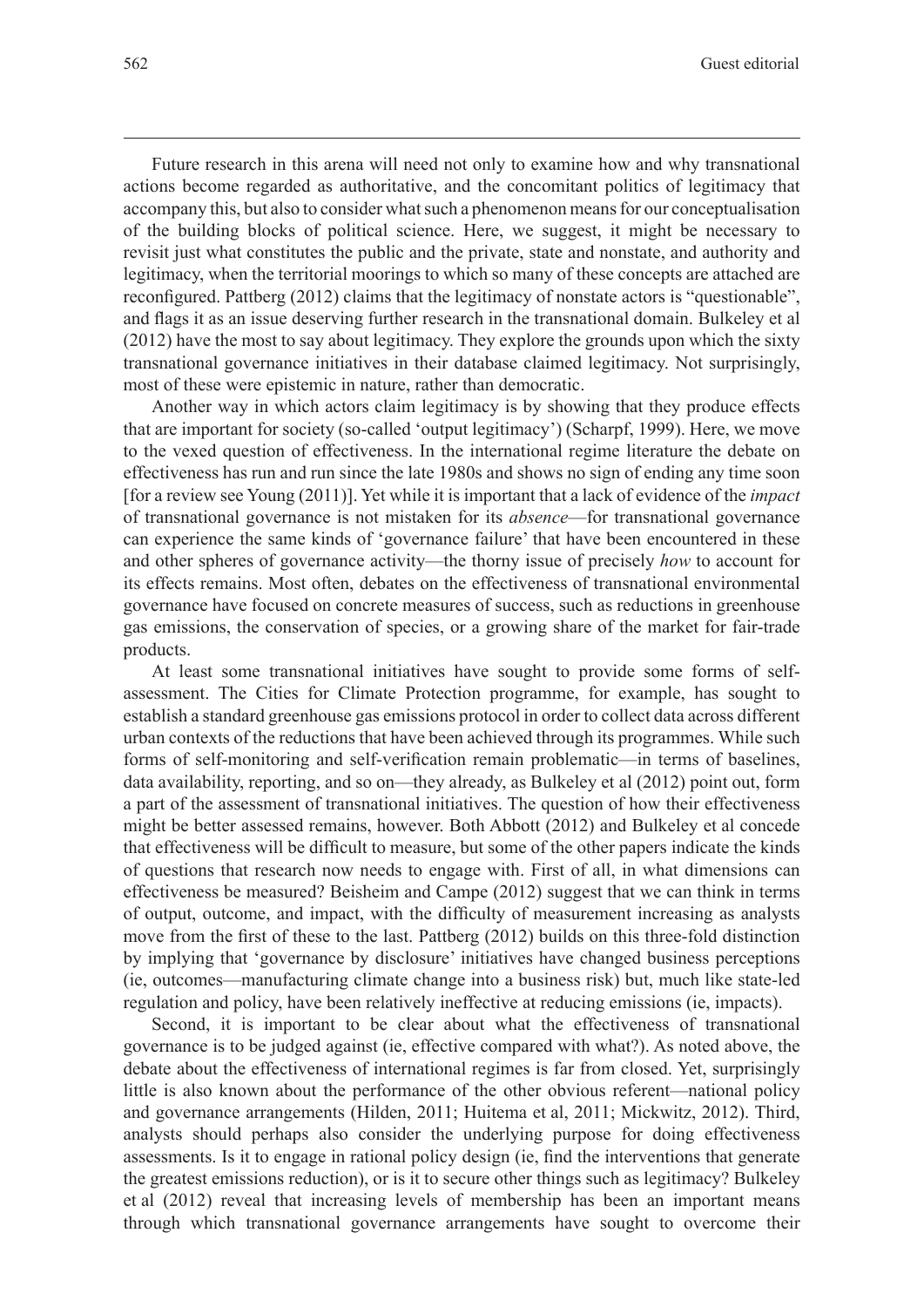weak democratic legitimacy. In Europe, for example, the Commission has tried to address widespread concerns about the 'democratic deficit' in the EU by arguing that while often appearing remote and opaque, European integration processes have nonetheless generated important policy outputs—directives, laws, and regulations—that European citizens feel passionately about (Jordan and Adelle, 2012). The EU's experiences may offer some salutary lessons about how transnational governance can continue to focus on 'output legitimacy' at the expense of greater 'input legitimacy' (Rayner and Jordan, 2013). Here, we move towards a very different type of effectiveness analysis: one that takes into account the broader structural condition of transnationalism, the changing nature of state authority and practice, and the multiplicity of the ways in which governing is practised. For some it moves beyond what some consider to be simplistic and reductive measures of impacts and engages with the ways in which transnational governance is implicated within the broader political economies of environmental governance.

### *Transnational environmental governance: moving beyond the state?*

The starting point for many discussions of governance is, of course, the state. For Pierre and Peters (2000, page 12) it provides the best "benchmark" against which to measure and debate changes in governing. It is worth recalling that it was a core component of Risse-Kappen's (1995) definition of transnational governance—that is, a situation when "at least one actor is a nonstate agent or does not operate on behalf of a national government or an international organization" (page 3). Those focusing at national-level activities asked whether the shift to governance meant a new style of governing 'without government' (Rhodes, 1996) [for a different perspective see Borzel and Risse (2010)]. One challenge for this approach is that the state is not and has never been static. In fact, in the 1970s and 1980s the main analytical challenge was perceived to be how best to bring the state 'back in' to political analysis [for a summary see Krasner (1984)]. Since then, things have turned full circle, so much so that debate is much more concerned with how best to bring the state (qua government) back into the debate about governance (see, for example, Pierre and Peters, 2005).

In a sense, therefore, public policy has always been concerned with the fluctuating nature of "the private management of public business" (Richardson, 2000, page 1012). Within the literature on transnational governance, scholars are still trying to get to grips with these dynamics and, by implication, the full implications of Risse-Kappen's definition, most notably the seemingly paradoxical engagement of ostensibly 'private' actors in the governing of public affairs. To this end, significant attention has, as noted above, been paid to the emergence of 'private' regimes and 'hybrid' networks, such as the those established at the 2002 UN Summit on Sustainable Development. For the majority of those in this field, and more broadly within studies of public policy, the boundaries between the state and the nonstate remain empirically determined—that is, it is the actors involved who are regarded as defining the extent to which (transnational) governance is a private or a public affair.

There is a further challenge to such an approach which requires further debate and discussion: while the literature on governance has, as noted above, waxed and waned on the extent to which the state needs to be bought back in, the nature of the state itself has sometimes not come under as little critical scrutiny in the governance literature as is warranted. In essence, the state is regarded as an actor or institution rather than, for example, a field of power or 'effect' (Painter, 2006). Where attention is focused on the growing role of nonstate actors in forms of transnational environmental governance, this in turn means that questions of their "critical independence" (Barry and Eckersley, 2005, page 3) from the state are rarely invoked (Eckersley, 2004; Okereke et al, 2009). In contrast, analyses of environmental governance that have placed the state and state projects at their heart have drawn attention to the ways in which the contemporary state can be considered in a distributed or extended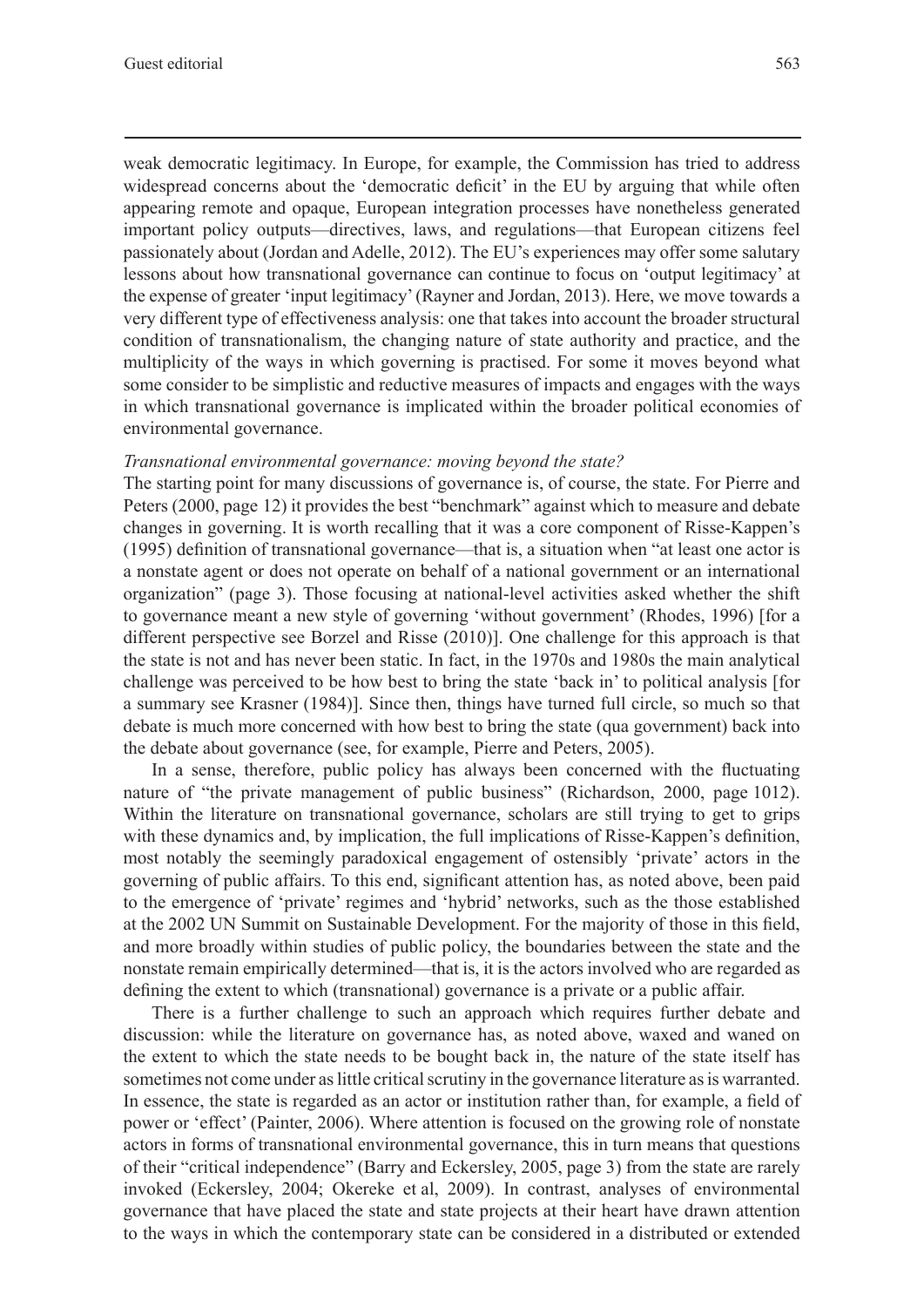sense to work through the agency of critical actors, including the private sector and civil society, in order to achieve its ends (Bulkeley and Schroeder, 2011; Ekers and Loftus, 2008; Newell and Paterson, 2010; Okereke et al, 2009). For some this is a matter of the creation and maintenance of a hegemonic order, while for others, as Sending and Neumann (2006) explain, the rise of nonstate actors is "not an instance of transfer of power from the state to non-state actors" but rather "an expression of a change in governmentality" (page 658).

In both cases, governing *beyond* the state is not a matter of governing *without* the state, but may instead represent new (in our case, transnational) means through which states seek to achieve their effects. The point that the state remains a critical force is well established in the more state-centred governance literature, as well as in international relations (Krasner, 1988). Pierre and Peters (2000) maintained that "although governance relates to changing relationships between state and society and a growing reliance on less coercive policy instruments, the state is still the centre of considerable political power" (page 12). The state is, to quote one influential commentator on governance, "still very much alive" (Kooiman, 2003, page 13). And not just the central organs of the state: Abbott's (2012) paper reveals how subnational government is involved in transnational climate governance 'to a remarkable level'. The conceptual challenge remains how to move beyond the zero-sum terms in which such debates are usually conducted to recognise that transnational governance may provide new insights into how the state could be conceived.

Such approaches in turn require us to ask what steering capacity does the state have and how does it manifest itself? If governing is all about steering society as part of goaldirected activity, then the state can be said to play a vital role in all four of its constituent elements—that is: selecting goals and setting priorities; reconciling conflicting interests and coordinating amongst policy priorities; ensuring implementation; and ensuring societal feedback and political legitimation (Peters and Pierre, 2004, pages 215–216). Researchers could now examine how these state–society relationships vary across these four aspects in the 'new' realm of transnational environmental politics. In terms of selecting goals, political scientists have shown how the state uses its 'shadow of hierarchy' (Héritier and Rhodes, 2011) to actively steer the activities of nonstate actors, who in turn employ private regimes to delay the imposition of or otherwise weaken state regulation (Jordan et al, 2005). With respect to implementation, many of the more networked forms of governance that are becoming more popular in the EU (the so-called open method of coordination, for example) are crucially reliant upon informational and implementing capacities supplied by states (Schout et al, 2010). The paper by Fagan (2012) demonstrates how the 'tutelage' of the European Bank for Reconstruction and Development, principally expressed through the 'carrot' of funding, has been a critical factor in allowing the EU to work its environmental policy 'magic' in areas of relatively limited statehood such as the Western Balkans. Lövbrand and Stripple (2012) indicate how state action is apparent in seemingly private realms of climate governance such as offsetting. Through 'regimes of calculation', they claim that the private realm has become the object and the subject of new state action.

To summarise, the state and society appear far more interconnected than some of the early literature on governance originally seemed to imply. And this raises some interesting issues that have still not been fully thought through. Firstly, the lower the effectiveness of government, the more governance starts to appear attractive to other actors, but whose own effectiveness (and legitimacy) is crucially dependent on the presence of the state (Borzel, 2010). At the same time such accounts have focused primarily on structural changes to the state beyond the environmental arena. There are fewer accounts that ask how environmental issues may themselves provide the grounds through which these boundaries are contested and come to be constituted, or of the ways in which the configuration of the 'ecological state'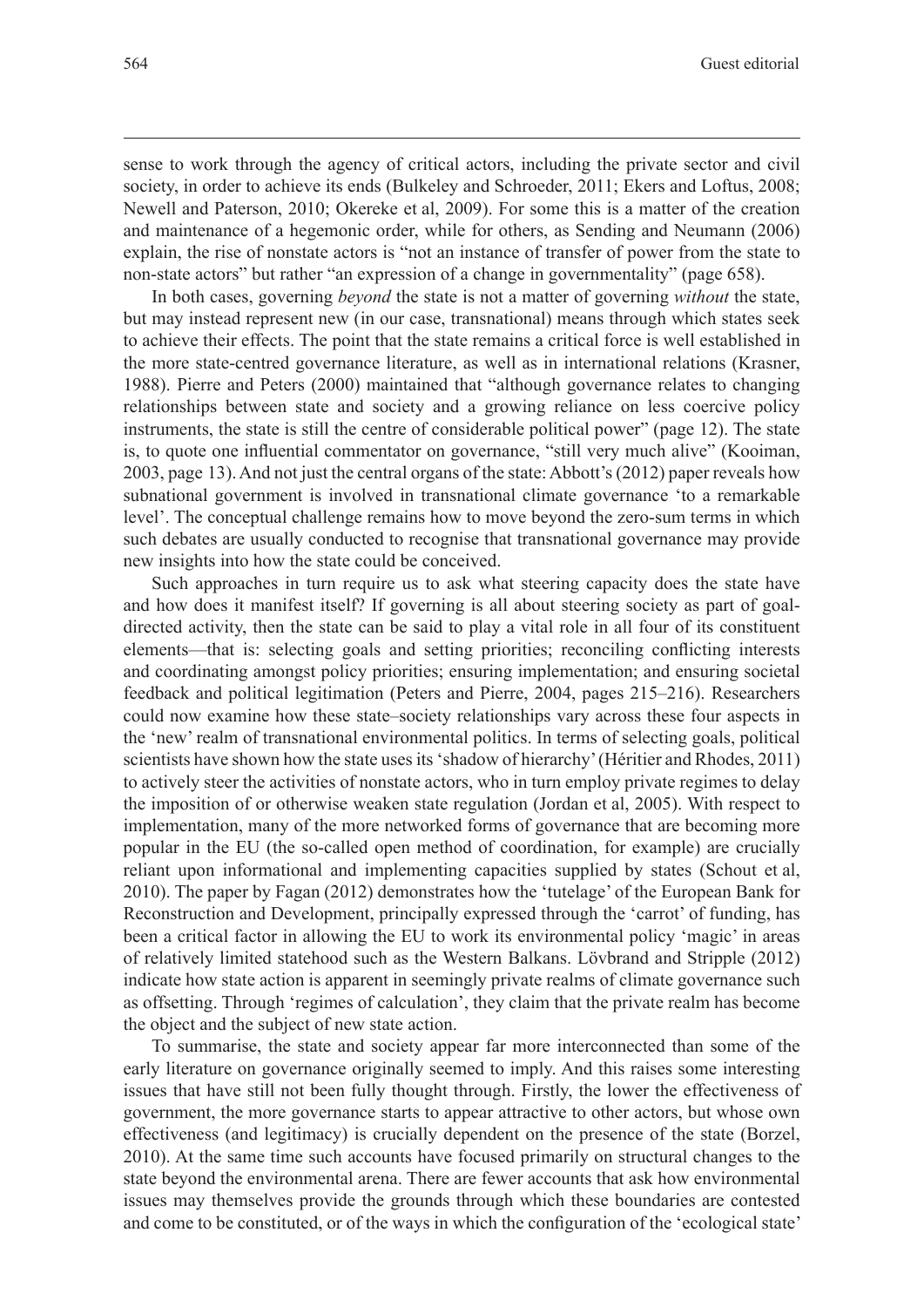(Barry and Eckersley, 2005) may in turn reshape forms of state practice in other issue areas (Bulkeley and Schroeder, 2011; Newell and Paterson, 2010).

Secondly, precisely what is the relationship between transnational governance and international forms of governance dominated by states? This question is explicitly raised but not answered—in the papers by Abbott (2012), Bulkeley et al (2012), and Pattberg (2012). In a sense, all three remind us that the well-known state-led processes of international environmental governance are alive and well in relation to many of the more trade-related issues such the production and distribution of ozone-depleting chemicals or those that bear more directly upon particular regions such as acidification. Even in the climate area—where progress has been far slower—transnational governance seems to thrive in the "shadow of the climate change regime" (Bulkeley et al, 2012). Future research might fruitfully investigate the cross-policy and cross-scale differences in governing. For example, is transnational governance more likely to thrive when international and state governance is deadlocked? In some circumstances—US climate policy, for example—it seems to have emerged most vibrantly in the "shadow of state failure" (Abbott, 2012), which suggests that state steering may be far less active and instrumental than some parts of the governance literature have hitherto assumed. In general, the relationships between state-led 'policy innovation' (however defined) (Benson and Jordan, 2011; Jordan et al, 2012) at the national level and wider systems of transnational governance deserve further scrutiny.

Finally, what happens in the messy "middle ground" (Hoffmann, 2011, page 78) between the international and transnational governance worlds, particularly in an area such as climate change where both are prevalent? One possibility is that actors essentially 'self-organise' themselves by adopting a mutually beneficial division of labour. Another possibility [explicitly raised by Abbott (2012) in his paper] is that the various actors engage in a more destructive game of 'forum shopping' for resources and influence—one which may eventually lead to just the kind of 'race to the bottom' that currently bedevils the international climate regime. In order to avoid such an outcome, Abbott discusses the need for 'orchestration' by international bodies such as United Nations Environment Programme. Orchestration is very similar to what Jessop (2003) refers to as 'metagovernance' or the governance of governance. While it seems eminently sensible, the EU literature has demonstrated just how difficult a balancing act metagoverning can be even in a relatively mature and hence stable governance system (Jordan and Schout, 2006).

## *For what and for whom is transnational environmental governance for?*

A final set of debates which the papers start to address concerns matters of a more existential nature. There has always been a strong—if not entirely explicit—normative dimension to the work on governance (Jordan, 2008). 'Good governance' and 'governance for sustainability' provide two well-known examples of how the normative and the positive have become intertwined in the environmental realm (Adger and Jordan, 2009; Biermann, 2007). At the heart of this debate is the question of why *transnational* environmental governance is being sought in the first place. Is it because it is in some senses 'better' than international policy, or simply because it is not international policy?

For some it is the failure of international institutions that provides not only the motive but also the opportunity to work through more transnational channels. In the case of climate change, the authors of the Hartwell Paper argue that "the crash of 2009 presents an immense opportunity to set climate policy free to fly at last" (Prins et al, 2010, page 5). Keohane and Victor (2011) believe that the failure to construct an international climate regime "risk[s] diverting political and economic resources from narrower regulatory institutions focused on particular climate change problems" (page 8): "it is preferable to work for a loosely linked but effective regime complex for climate change" (page 20). Here, as in other writing on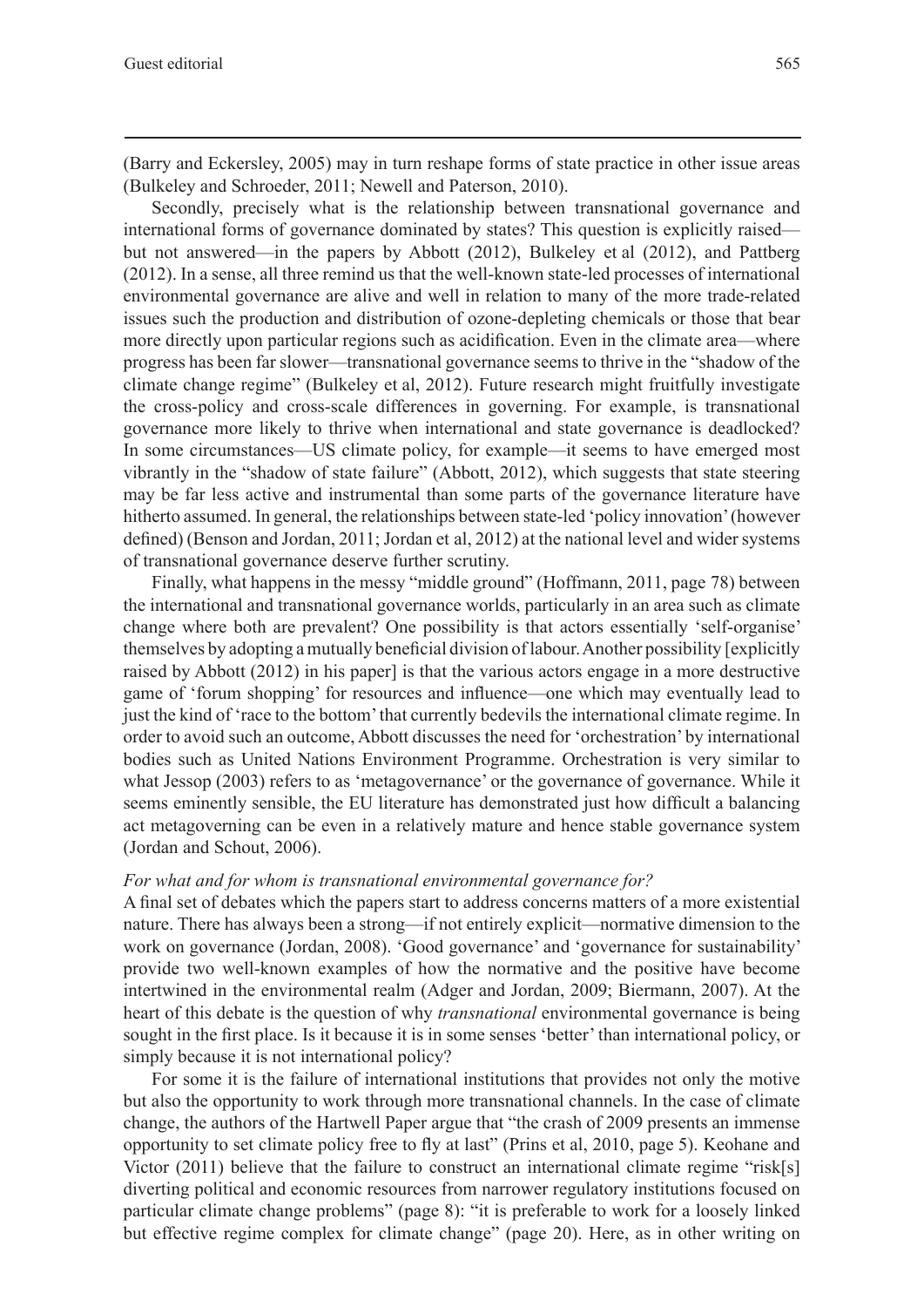this subject (World Bank, 2010, page 322), one finds a clear normative commitment to work through the transnational sphere as a means to make up for the deficiencies of international governance.

However, as noted above and by Keohane and Victor (2011, page 16), we should not necessarily assume that transnational environmental governance is a panacea. International regimes do, after all, have some powerful advantages when compared with the more dispersed forms of governance, which can be inefficient, slow, and riddled with veto points (Jordan and Lenschow, 2008; Schout and Jordan, 2005) and, as importantly, tend to be opaque and hence more likely to be viewed as illegitimate. It was for at least some of these reasons that states engaged in international environmental diplomacy in the first place. And they go a long way towards explaining why the member states of the EU pooled their sovereignty by moving from essentially uncoordinated national-level responses to a more multilevelled or transnational system of governance. For some, transnational environmental governance provides exactly the vehicle through which those actors with responsibility and capability to act, particularly those in the private sector, can be bought into the frame of environmental governance directly. Here, transnational environmental governance is seen as a means through which account can be given for environmental harm and the potential for reparation can be realised, whether this is through voluntary means or through soft forms of standard setting and disclosure. Critics of transnational environmental governance do wonder how the myriad of different parts can ever make up a coherent whole (Hare et al, 2010); others are much more sanguine (Hoffmann, 2011). Wherever one sits in this debate, there is, as noted by Bulkeley et al (2012), an understandable concern that a sudden dash for transnational environmental governance may serve both to undermine existing regimes *and* to enable those who do not wish to be held to account for their role in addressing environmental problems to be let off the hook. As so often in the debate about governing, it's the "mix that matters"—bearing in mind that some modes of governing "mix like oil and water" (Rhodes, 1997, page 53).

Unpicking both the normative commitments that underpin academic engagement with transnational environmental governance, as well as interrogating who in practice 'gets what, where, when, and how' from such initiatives [this being the very essence of Lasswell's (1936) original approach to policy analysis], will, we feel, provide very fertile territory for the future development of this very promising research field.

**Acknowledgements.** We would like to thank Henrik Selin for his insightful comments on an earlier version of this paper. Responsibility for any remaining errors rests entirely with us, the authors.

#### Harriet Bulkeley

Department of Geography, University of Durham, South Road, Durham DH1 3LE, England Andy Jordan

School of Environmental Sciences, University of East Anglia, Norwich NR4 7TJ, England

#### **References**

- Abbott K W, 2012, "The transnational regime complex for climate change" *Environment and Planning C: Government and Policy* **30** 571–590
- Adger W N, Jordan A J (Eds), 2009 *Governing Sustainability* (Cambridge University Press, Cambridge)
- Agnew J, 2005, "Sovereignty regimes: territoriality and state authority in contemporary world politics" *Annals of the Association of American Geographers* **95** 437–461
- Agnew J, Corbridge S, 1995 *Mastering Space: Hegemony, Territory and International Political Economy* (Routledge, London)
- Andonova L, Betsill M M, Bulkeley H, 2009, "Transnational climate change governance" *Global Environmental Politics* **9** 52–73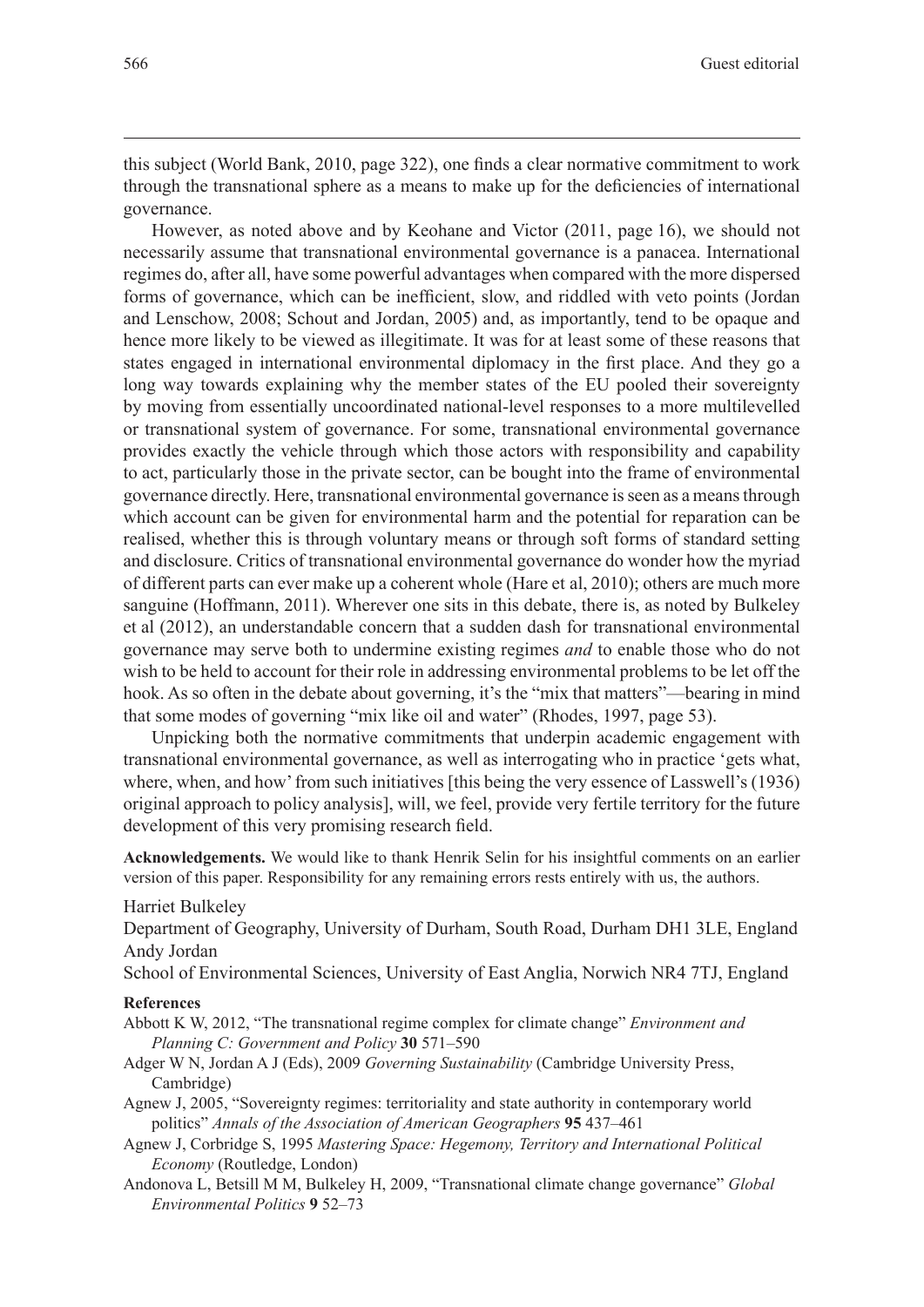- Bäckstrand K, 2008, "Accountability of networked climate governance: the rise of transnational climate partnerships" *Global Environmental Politics* **8** 74–102
- Barry J, Eckersley R (Eds), 2005, "An introduction to reinstating the state", in *The State and Global Ecological Crisis* (MIT Press, Cambridge, MA) pp x–xv
- Beisheim M, Campe S, 2012, "Transnational public–private partnerships performance in water governance: institutional design matters" *Environment and Planning C: Government and Policy*  **30** 627–642
- Benson D, Jordan A J, 2011, "What have we learned from policy transfer research? Dolowitz and Marsh revisited" *Political Studies Review* **9** 366–378
- Benson D, Jordan A, Smith L S, Cook H, 2013, "Collaborative environmental governance: are watershed partnerships swimming or are they sinking?" *Land Use Policy* (forthcoming)
- Betsill M M, Corell E (Eds), 2008 *NGO Diplomacy: The Influence of Nongovernmental Organizations in International Environmental Negotiation*s (MIT Press, Cambridge, MA)
- Biermann F, 2007, "'Earth system governance' as a cross cutting theme of global change research" *Global Environmental Change* **17** 326 – 337
- Borzel T, 2010, "European governance: negotiation and compliance in the shadow of hierarchy" *Journal of Common Market Studies* **48** 191–219
- Borzel T, Risse T, 2010, "Governance without a state: can it work?" *Regulation and Governance* **4** 1–22
- Bulkeley H, 2012, "Governance and the geography of authority: modalities of authorisation and the transnational governing of climate change" *Environment and Planning A* (forthcoming)
- Bulkeley H, Newell P, 2010 *Governing Climate Change* (Routledge, London)
- Bulkeley H, Schroeder H, 2011, "Beyond state/non-state divides: global cities and the governing of climate change" *European Journal of International Relations* doi: 10.1177/1354066111413308
- Bulkeley H, Andonova L, Bäckstrand K, Betsill M, Compagnon D, Duffy R, Kolk A, Hoffmannn M, Levy D, Newell P, Milledge T, Paterson M, Pattberg P, VanDeveer S, 2012, "Governing climate change transnationally: assessing the evidence from a database of sixty initiatives" *Environment and Planning C: Government and Policy* **30** 591–612
- Cashore B, Auld G, Newsom D, 2004 *Governing through Markets: Forest Certification and the Emergency of Non-state Authority* (Yale University Press, New Haven, CT)
- Conca K, 2005, "Old states in new bottles? The hybridization of authority in global environmental governance", in *The State and the Global Ecological Crisis* Eds J Barry, R Eckersley (MIT Press, Cambridge, MA) pp 181–206
- Cots F, Tàbara J D, McEvoy D, Werners S, Roca E, 2009, "Cross-border organisations as an adaptive water management response to climate change: the case of the Guadiana river basin" *Environment and Planning C: Government and Policy* **27** 876–893
- Delreux T, 2012, "The European Union as an actor in global environmental politics", in *Environmental Policy in the EU: Actors, Institutions and Processes* Eds A J Jordan, C Adelle (Routledge, London) (in press)
- Eckersley R, 2004 *The Green State* (MIT Press, Cambridge, MA)
- Ekers M, Loftus A, 2008, "The power of water: developing dialogues between Foucault and Gramsci" *Environment and Planning D: Society and Space* **26** 698–718
- Fagan A, 2012, "Building environmental governance in Bosnia-Herzegovina: Europeanization and transnational assistance in the context of limited statehood" *Environment and Planning C: Government and Policy* **30** 643–657
- Falkner R, 2003, "Private environmental governance and international relations: exploring the links" *Global Environmental Politics* **3** 72–87
- Gibbs D, Jonas A E G, 2001, "Rescaling and regional governance: the English Regional Development Agencies and the environment" *Environment and Planning C: Government and Policy* **19** 269–288
- Glasbergen P, Biermann F, Mol A (Eds), 2007 *Partnerships, Governance, and Sustainable Development* (Edward Elgar, Cheltenham, Glos)
- Gouldson A, Bebbington J, 2007, "Corporations and the governance of environmental risk" *Environment and Planning C: Government and Policy* **25** 4–20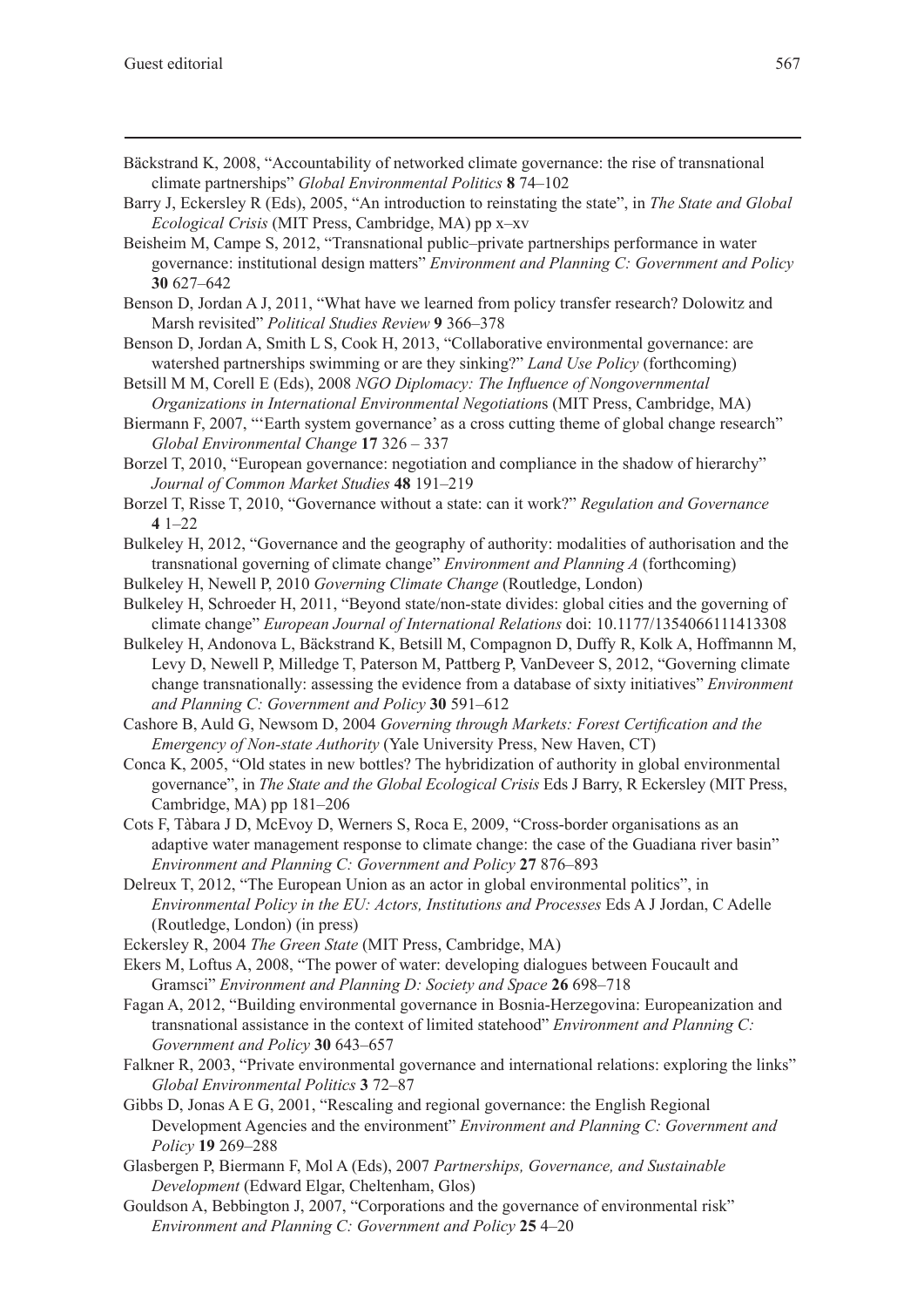- Grant W, Matthews D, Newell P, 2000 *The Effectiveness of European Union Environmental Policy* (Palgrave Macmillan, Basingstoke, Hants)
- Gupta A, 2010, "Transparency to what end? Governing by disclosure through the biosafety clearing house" *Environment and Planning C: Government and Policy* **28** 128–144
- Gustavsson E, Elander I, Lundmark M, 2009, "Multilevel governance, networking cities, and the geography of climate-change mitigation: two Swedish examples" *Environment and Planning C: Government and Policy* **27** 59–74
- Hannerz U, 1996 *Transnational Connections* (Routledge, London)
- Hare W, Stockwell C, Flachsland C, Oberthür S, 2010, "The architecture of the global climate regime: a top-down perspective" *Climate Policy* **10** 600–614
- Héritier A, Rhodes M (Eds), 2011 *New Modes of Governance in Europe: Governing in the Shadow of Hierarchy* (Palgrave Macmillan, Basingstoke, Hants)
- Hilden M, 2011, "The evolution of climate policies: the role of learning and evaluations" *Journal of Cleaner Production* **19** 1798–1811
- Hoffmann M, 2011 *Climate Governance at the Crossroads* (Oxford University Press, Oxford)
- Huitema D, Jordan A, Massey E, Rayner T, van Asselt H, Haug C, Hildingsson R, Monni S, Stripple J, 2011, "The evaluation of climate policy: theory and emerging practice in Europe" *Policy Sciences* **44** 179–198
- Jagers S C, Stripple J, 2003, "Climate governance beyond the state" *Global Governance* **9** 385–399
- Jessop B, 1994, "Post-Fordism and the state", in *Post-Fordism: A Reader* Ed. A Amin (Blackwell, Oxford) pp 251–279
- Jessop B, 2003, "Governance and meta-governance: on reflexivity, requisite variety, and requisite irony", in *Governance as Social and Political Communication* Ed. H Bang (Manchester University Press, Manchester) pp 142–172
- Jordan A, 1999, "The construction of a multilevel environmental governance system" *Environment and Planning C: Government and Policy* **17** 1–18
- Jordan A, 2008, "The governance of sustainable development: taking stock and looking forwards" *Environment and Planning C: Government and Policy* **26** 17–33
- Jordan A J, Adelle C (Eds), 2012 *Environmental Policy in the EU* 3rd edition (Routledge, London)
- Jordan A, Lenschow A (Eds), 2008 *Innovation in Environmental Policy? Integrating the Environment for Sustainability* (Edward Elgar, Cheltenham, Glos)
- Jordan A J, Schout A, 2006 *The Coordination of the European Union* (Oxford University Press, Oxford)
- Jordan A, Wurzel R, Zito A, 2005, "The rise of 'new' policy instruments in comparative perspective" *Political Studies* **53** 477–496
- Jordan A J, van Asselt H, Berkhout F, Huitema D, Rayner T, 2012, "Understanding the paradoxes of multi-level governing: climate change policy in the European Union" *Global Environmental Politics* **12** 41–64
- Keck M E, Sikkink K, 1998 *Activists beyond Borders: Advocacy Networks in International Politics* (Cornell University Press, Ithaca, NY)
- Keohane R, Nye J, 1972, "Transnational relations and world politics: an introduction" *International Organisation* **25** 329–249
- Keohane R O, Victor D, 2011, "The regime complex for climate change" *Perspectives on Politics* **9** 7–22
- Kohler-Koch B, Rittberger B, 2006, "The 'governance turn' in EU studies" *Journal of Common Market Studies* **44** 27–49
- Kooiman J, 2003 *Governing as Governance* (Sage, London)
- Krasner S, 1984, "Approaches to the state: alternative conceptions and historical dynamics" *Comparative Politics* **16** 223–246
- Krasner S D, 1988, "Sovereignty: an institutional perspective" *Comparative Political Studies* **21** 66–94
- Lasswell H D, 1936 *Who Gets What, When and How?* (Whittlesey House, New York)
- Lemos M, Agrawal A, 2006, "Environmental governance" *Annual Review of Environmental Resources* **31** 297–325
- Levi-Faur D, 2012 *The Oxford Handbook of Governance* (Oxford University Press, Oxford)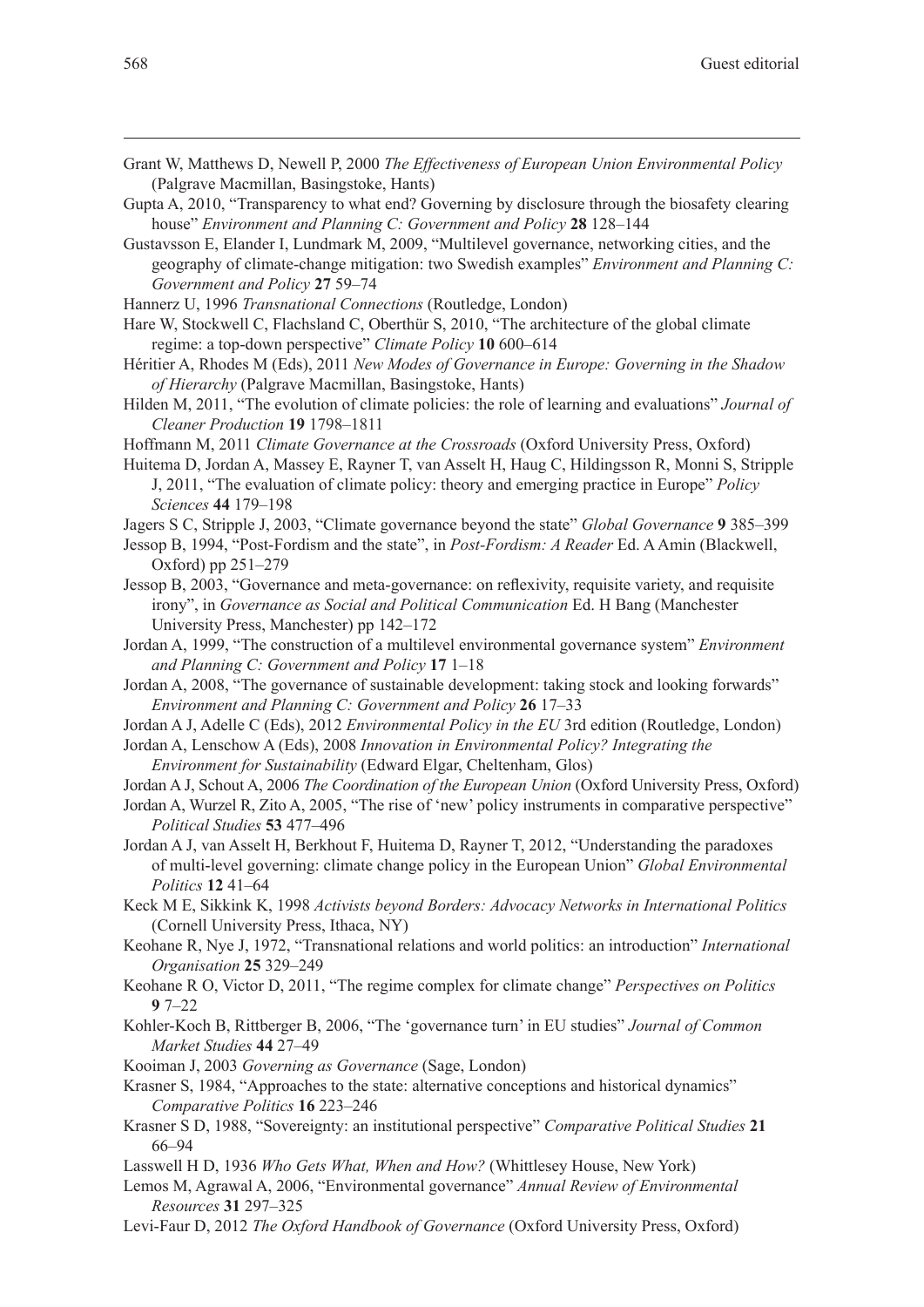- Levy D L, Newell P J (Eds), 2005 *The Business of Global Environmental Governance* (MIT Press, Cambridge, MA)
- Lövbrand E, Stripple J, 2012, "Disrupting the public–private distinction: excavating the government of carbon markets post Copenhagen" *Environment and Planning C: Government and Policy*  **30** 658–674
- McCormick J, 2001 *Environmental Policy in the European Union* (Palgrave Macmillan, Basingstoke, Hants)
- MacLeod G, Goodwin M, 1999, "Space, scale and state strategy: rethinking urban and regional governance" *Progress in Human Geography* **23** 503–527
- Mickwitz P, 2012, "Policy evaluation", in *Environmental Policy in the EU* Eds A J Jordan, C Adelle (Routledge, London) (in press)
- Milman A, Scott C A, 2010, "Beneath the surface: intranational institutions and management of the United States–Mexico transboundary Santa Cruz aquifer" *Environment and Planning C: Government and Policy* **28** 528–551
- Moss T, 2009, "Intermediaries and the governance of sociotechnical networks in transition" *Environment and Planning A* **41** 1480–1495
- Newell P, 2000 *Climate for Change: Non-state Actors and the Global Politics of the Greenhouse* (Cambridge University Press, Cambridge)
- Newell P, Paterson M, 2010 *Climate Capitalism: Global Warming and the Transformation of the Global Economy* (Cambridge University Press, Cambridge)
- Okereke C, Bulkeley H, Schroeder H, 2009, "Conceptualising climate governance beyond the international regime" *Global Environmental Politics* **9** 58–78
- Painter J, 2006, "Prosaic geographies of stateness" *Political Geography* **25** 752–774
- Pattberg P, 2012, "How climate change became a business risk: analyzing non-state agency in global climate politics" *Environment and Planning C: Government and Policy* **30** 613–626
- Pattberg P, 2007 *Private Institutions and Global Governance: The New Politics of Environmental Sustainability* (Edward Elgar, Cheltenham, Glos)
- Pattberg P, 2005, "Transnational organization(s) as governance: a comparative analysis of private rules beyond the state", conference paper presented to the 2005 Berlin Conference on the Human Dimensions of Global Environmental Change,

http://userpage.fu-berlin.de/ffu/akumwelt/bc2005/papers/pattberg\_bc2005.pdf

- Pattberg P, Stripple J, 2008, "Beyond the public and private divide: remapping transnational climate governance in the 21st century" *International Environmental Agreements* **8** 367–388
- Peters B G, Pierre J, 2004, "Governance, government and the state", in *The State: Theories and Issues* Eds C Hays, M Lister, D Marsh (Palgrave Macmillan, Basingstoke, Hants) pp 142–172
- Pierre J, Peters B G, 2000 *Governance, Politics and the State* (Palgrave Macmillan, Basingstoke, Hants)
- Pierre J, Peters B G, 2005 *Governing Complex Societies* (Palgrave Macmillan, Basingstoke, Hants)
- Prins G, Galiana I, Green C, Grundmann R, Korhola A, Laird F, Nordhaus T, Pielke Jnr R, Rayner S, Sarewitz D, Shellenberger M, Stehr N, Tezuko H, 2010, "The Hartwell Paper: a new direction for climate policy after the crash of 2009", Institute for Science, Innovation and Society, University of Oxford and LSE Mackinder Programme, London School of Economics and Political Science, London
- Rayner T, Jordan A J, 2012, "Governing climate change: the challenge of mitigation and adapting in a warming world", in *Handbook of Global Environmental Politics* 2nd edition Ed. P Dauvergne (Edward Elgar, Cheltenham, Glos) (in press)
- Rayner T, Jordan A J, 2013, "The European Union: the polycentric climate leader?" *WIRES Climate Change* (forthcoming)
- Rhodes R, 1996, "The new governance: governing without government" *Political Studies* **44** 652–667
- Rhodes R, 1997 *Understanding Governance* (Open University Press, Milton Keynes, Bucks)
- Richardson J J, 2000, "Government, interest groups and policy change" *Political Studies* **48** 1006–1025
- Risse-Kappen T, 1995, "Bringing transnational relations back in: introduction", in *Bringing Transnational Relations Back In: Non-state Actors, Domestic Structures and International Institutions* Ed. T Risse-Kappen (University Press Cambridge, Cambridge) pp 3–33